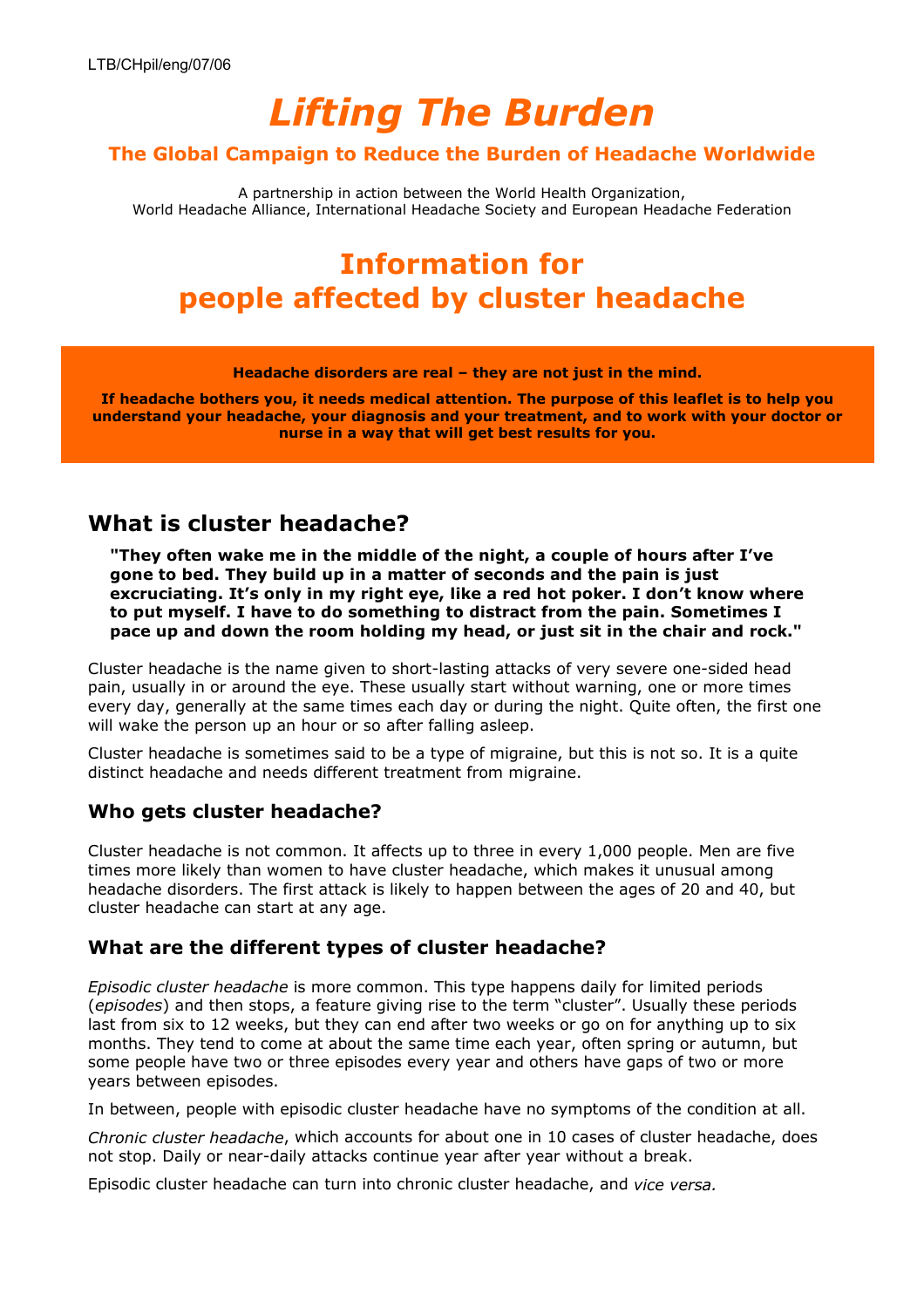### What are the symptoms of cluster headache?

There are a highly recognizable group of symptoms. Most importantly, cluster headache is excruciatingly painful. The pain is strictly one-sided and always on the same side (although in episodic cluster headache it can switch sides from one episode to another). It is in, around or behind the eye and described as searing, knife-like or boring. It becomes worse very quickly, reaching full force within five to 10 minutes, and when untreated lasts between 15 minutes and three hours (most commonly between 30 and 60 minutes). In marked contrast to migraine, during which most people want to lie down and keep as quiet as possible, cluster headache causes agitation. People with this condition cannot keep still – they will pace around or rock violently backwards and forwards, even going outside.

Also, the eye on the painful side becomes red and waters and the eyelid may droop. The nostril feels blocked, or runs. The other side of the head is completely unaffected.

#### What causes cluster headache?

Despite a great deal of medical research into the cause of cluster headache, it is still not known. Much interest centres on the timing of attacks, which appears to link to circadian rhythms (the biological clock). Recent research has highlighted changes in a part of the brain known as the hypothalamus, the area that controls the body clock.

Many people with cluster headache are or have been heavy smokers. How this may contribute to causing cluster headache, if it does, is not known. Stopping smoking is always a good thing for health reasons, but it rarely has any effect on the condition.

### What are the triggers?

So-called triggers set off a headache attack. Alcohol, even a small amount, may trigger an attack of cluster headache during a cluster episode but not at other times. We do not understand how this happens. There do not appear to be other common trigger factors.

# Do I need any tests?

Because of its set of symptoms, cluster headache is easy to recognize. There are no tests to confirm the diagnosis, which is based on your description of the headaches and other symptoms and the lack of any abnormal findings when your doctor examines you. Therefore, it is very important to describe your symptoms carefully.

If your doctor is not sure about the diagnosis, tests including a brain scan may be carried out to rule out other causes of headaches. However, these are not often needed. If your doctor does not ask for a brain scan, it means that it will not help to give you the best treatment.

#### What treatments are there?

There are a number of treatments for cluster headache which often work well. They all need a doctor's prescription. The most usual treatments for the attack are 100% oxygen, which needs a cylinder, high-flow regulator and mask from a supplier, or an injected drug called sumatriptan, which you can give to yourself using a special injection device.

Preventative medications are the best treatments for most people with cluster headache. You take these every day for the length of the cluster episode to stop the headaches returning. They are effective, but you do need rather close medical supervision, often with blood tests, because of the possible side-effects. You may be referred to a specialist for this. The referral should be urgent because, if you have this condition, we know you are suffering greatly.

#### What if these don't work?

There are a range of preventative medications. If one does not work very well, another may. Sometimes, two or more are used together.